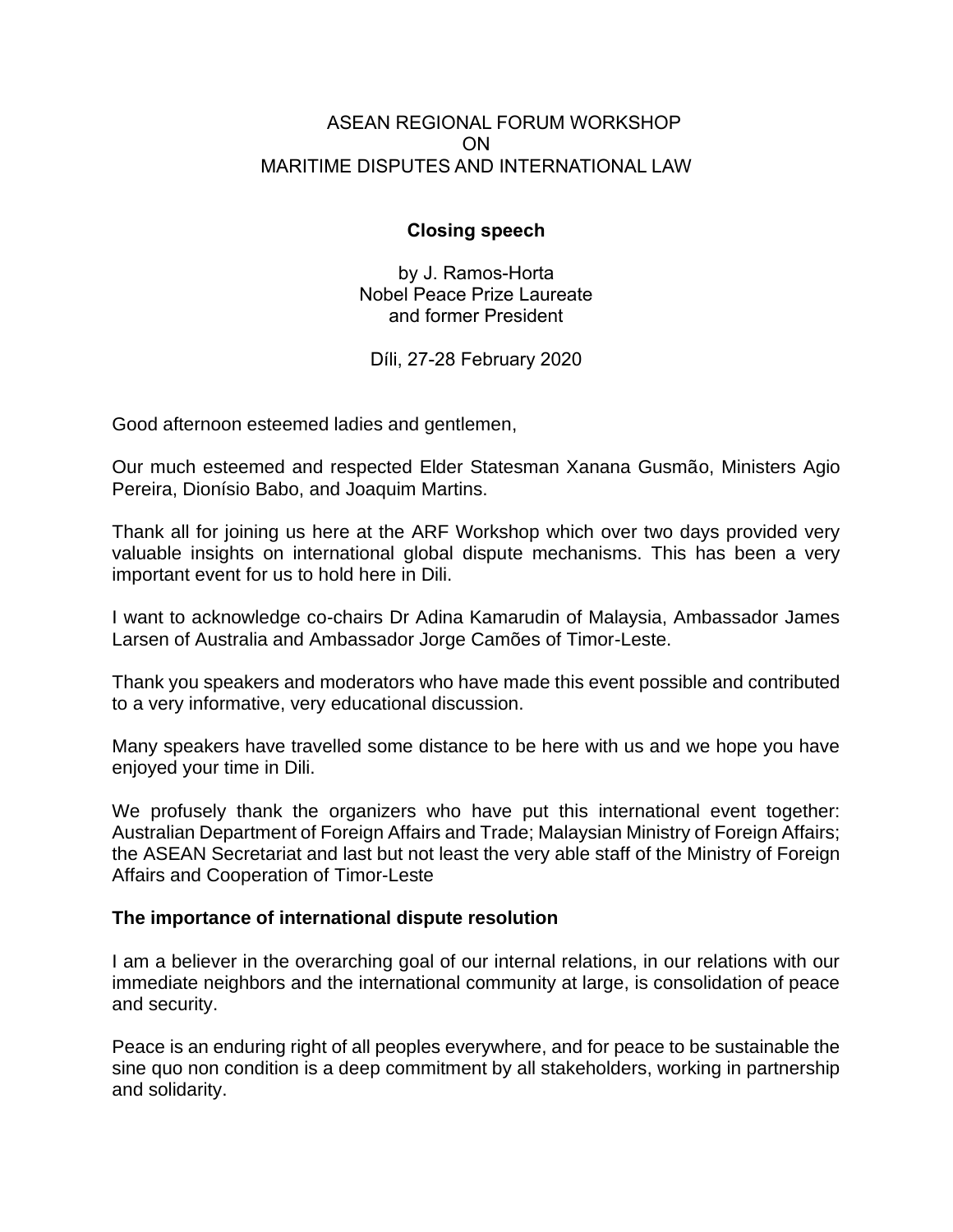Over two rich days, we heard about the importance of resolving maritime disputes via dialogue, in good faith and transparency.

The workshop has drawn on regional experience, academic and practitioner expertise from across the region. We heard about specific cases and recent successful examples of peaceful dispute resolution.

In the first of today's panels, we heard about the models of dispute resolution mechanisms available to us for resolving maritime disputes in order to prevent escalation to conflict. In yesterday's panel on the Conciliation, we heard example of creative thinking in approaching dispute resolution, the case of Timor-Leste and Australia and the historic compulsory conciliation.

I am a strong advocate of the international rules based order, which calls for states to use international and/or regional mechanisms and cooperation, to resolve disputes in accordance with international law.

International disputes, and particularly maritime boundary disputes, left unresolved, do affect the relations of the countries directly involved and almost always negatively impact on the entire region, and may undermine international peace and security.

Stemming from decades of direct experience and observation I submit that strong regional conflict prevention, conflict resolution and mediation mechanisms are crucial to foster durable peace and security.

## **ASEAN and regional approach**

The UN Charter obligates parties to disputes which may endanger international peace and security to seek solutions via peaceful means including resorting to regional bodies or other

arrangements.

ASEAN's role in conflict prevention, meditation and conflict resolution is well-known, tested on numerous occasions in the course of its existence. I recall ASEAN's central role in the Cambodian, starting in 1984, followed by so-called informal meetings in Jakarta that culminated in the 1991 Paris Agreement.

In 1999-2003, ASEAN countries played critical role in the resolution of TL conflict when the then Thai Foreign Minister Dr. Surim working closely with Foreign Minister Ali Alatas of Indonesia and the UN SG, agreed to have ASEAN countries participating in a very visible way in the SC authorized international force that was deployed to TL to enforce peace and security. Singapore, Malaysia, Thailand and The Philippines were among the more than 30 countries that contributed troops and armed police forces. UN Force commanders were drawn from Thailand, Singapore, Malaysia and The Philippines. ASEAN officials were seconded to the UN Transitional Administration for TL - UNTAET.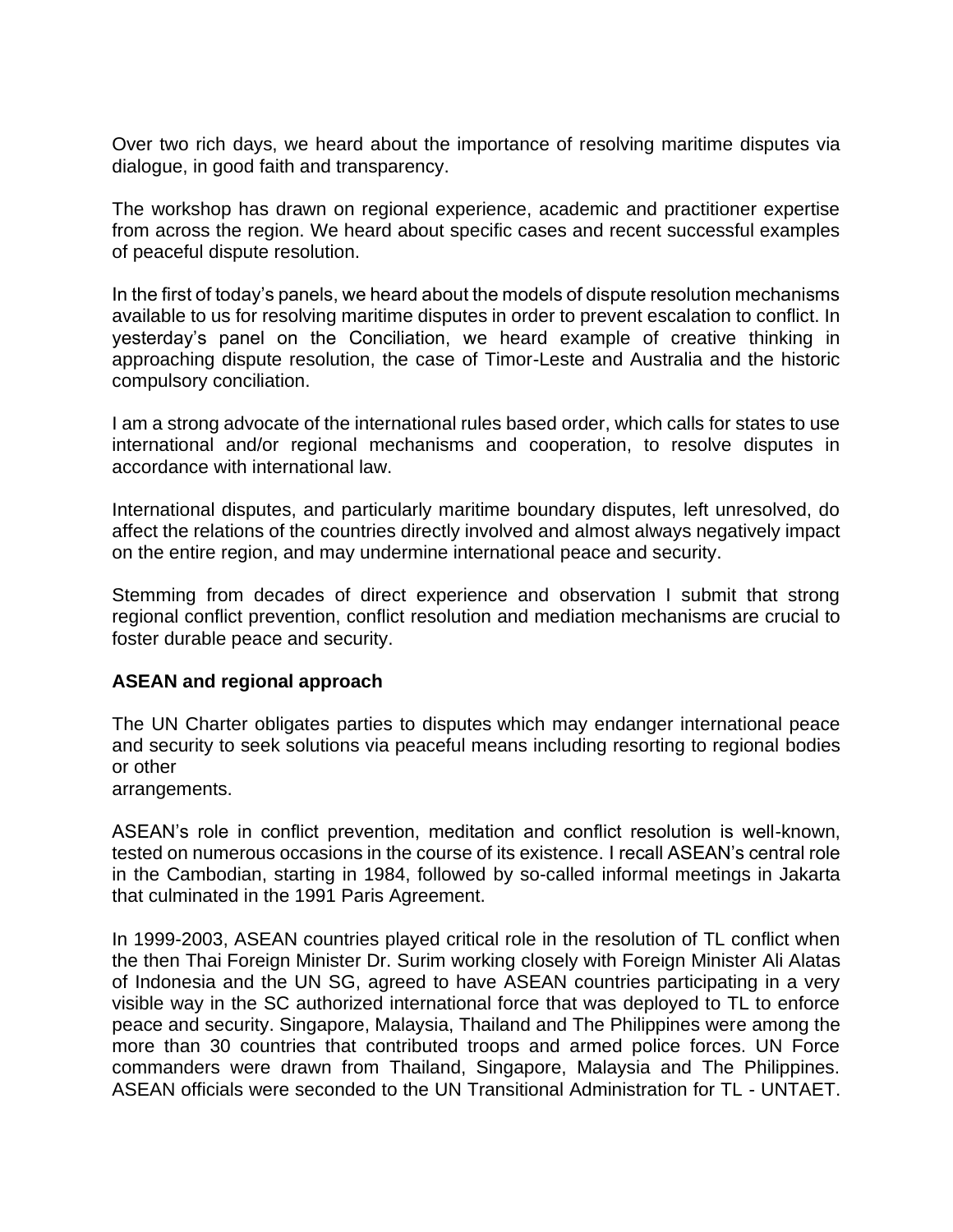Timor-Leste is already heavily involved with the member states of ASEAN and with the region: More than 70% of our external trade and most of our financial transactions are with Indonesia and other countries in the region; and many thousands of Timorese have or continue to study across the region.

The ASEAN Regional Forum which brings us together today is also a key part of this process. Through understanding our neighbor's concerns, fears and interests – whether based on politics, economics, history, geography, or a combination of all of these – we may be able to build bridges and forge win-win arrangements and hence deescalate tensions and achieve lasting peaceful settlement of disputes.

I thank all our near neighbors and all ASEAN Member States for your steady support and engagement with our nation through events such as this one, as well as continuing dialogue with us concerning membership of this prestigious regional organization.

Timor-Leste is inextricably part of Southeast Asia and is a natural bridge to Papua New Guinea and Australia. This is our geography bathed by the waters that flow from the Pacific Ocean into the Indian Ocean. Timor-Leste is a very homogeneous country with 98% of the people being devout Catholics and Christians, followed by a small and fully integrated Muslim community.

Events such as this guide us towards full integration in the ASEAN community and illustrate how no matter a country's size, population and wealth, we all may contribute to a richer, inclusive peoples centered-ASEAN, an ASEAN that embraces all and leaves no one outside.

We believe in the concept ASEAN community. Timor-Leste's accession to ASEAN is one of the most important political aspirations of our people. We will continue to work with many of your nations leaders, towards this aim and thank you for your steady assistance in our our hard work to live up to the expectations and requirements of ASEAN membership.

Right now, at a time when our country looks to the future and works towards securing political stability, regional support is more important than ever.

## **Timor-Leste and international dispute resolution mechanisms**

Our nation is no stranger to pursuing peace and justice through existing international mechanisms. I am proud to say that throughout our history we have overcome conflict after conflict with respect for the international order and by using the tools that can be found in the international law toolkit.

## *Independence*

I recall that resolution of the conflict in TL was due to the central played by international law, regional and multilateral partnership. I believe this was one of our greatest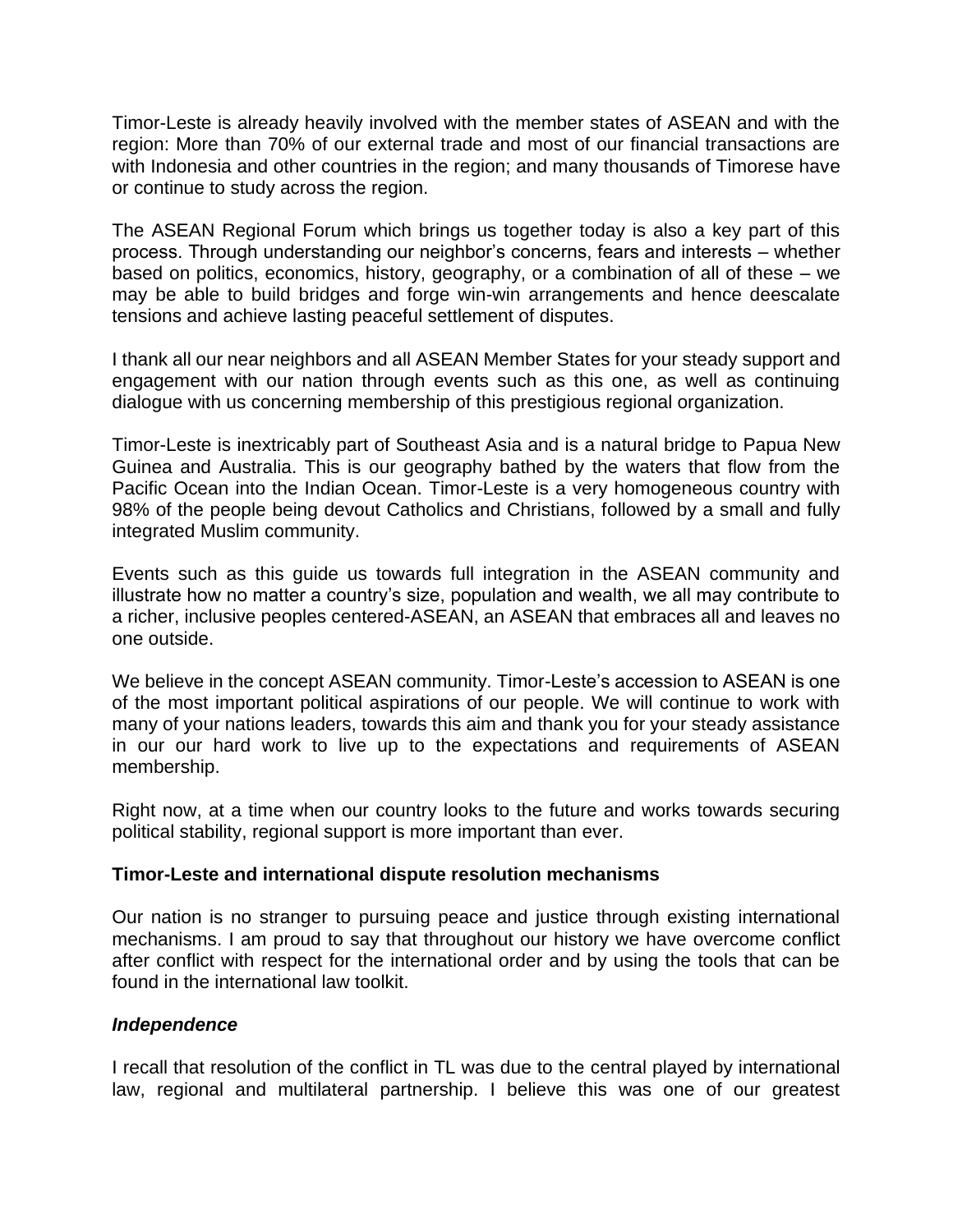accomplishments, realized in 1999 with a UN-supervised Popular Consultation, and of course, the cooperation of the Indonesia government.

The United Nations, while at times facing its own challenges and limitations, is one of the tools and pillars of international peace. During the transition from 1999 to independence, notable examples were the UN-supervised popular consultation and the UN Transition Administration - UNTAET.

By working within the international framework for peace, we reached the end of a long international dispute that affected not only us, but the region as a whole. What this meant for Timor-Leste was that we could move forward and engage with our neighbors, the region as a whole and the rest of the world.

We have more than 15 years of successful security and defence cooperation with Australia, Portugal, the US, Brazil, Indonesia, Malaysia, Thailand, The Philippines, Republic of Korea, Japan and China.

Our deeply cherished independence would not have been possible without the international order, our friends and neighbors. We owe them much.

#### **Maritime boundaries**

This was not the conclusion of our journey to sovereignty, and was not the last time we would call upon and use the international mechanisms successfully. The long fight for our maritime sovereignty was drawn out, and Timor-Leste hit road block after road block in negotiating with our neighbor.

Finally, as we have heard in these sessions, we creatively found a way to use another tool in the international law toolkit to resolve one of the most significant disputes in the region.

We resolved our differences with Australia on the maritime boundary claims. Mediated by the best minds in the Law of the Sea operating within UNCLOS, Timor-Leste and Australia showed the world that seemingly intractable maritime disputes may be resolved by using existing UN mechanisms. I commend our Australian friends and neighbors who showed compassion, wisdom and humility of the truly great.

Our Leader Xanana Gusmão showed audacity and strategic brilliance in challenging our giant neighbour's claims. We all knew there was an unjust situation but few believed we could resolve it in the short and medium term – like many other maritime disputes, it seemed there was no way out. But where there is a will, and an international order, there is a way.

And so, we initiated the first ever UNCLOS compulsory conciliation, without knowing exactly what might happen (as it had never been done before). All they knew was that this was the best, most sensible course of action, and one that was embedded in international law.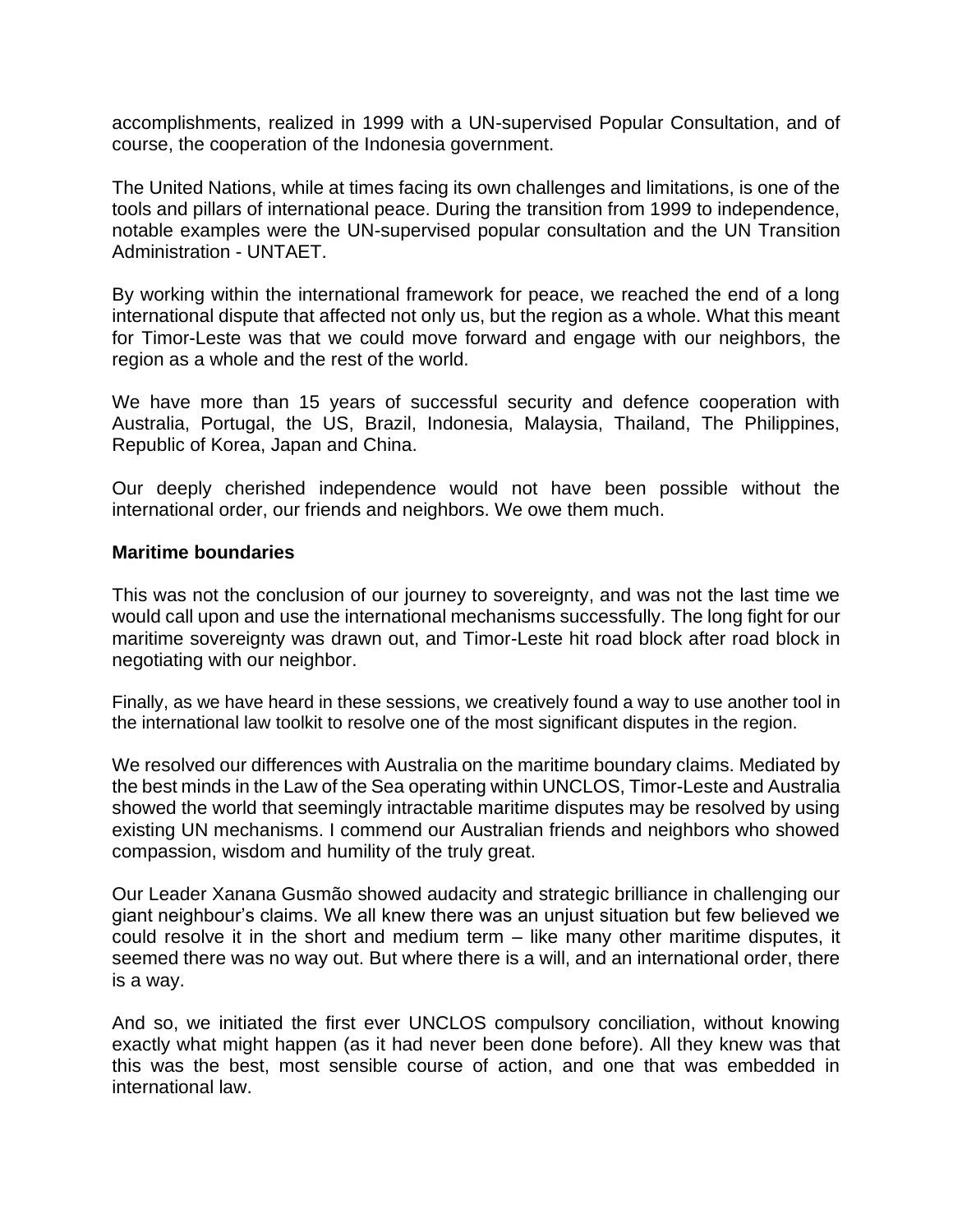Of course, it takes all parties to resolve a dispute such as this. As an undisputed regional power, Australia could have simply ignored our legal challenge. But Australian leaders listened to their own conscience, to do the right thing, to be fair to a poorer and smaller nation, and to respect and submit to the international mechanisms that exist.

It was, as Minister Agio said in his address, a fantastic example of the combination of law and diplomacy, facilitated by expert intermediaries and with goodwill on both sides. We have been lucky enough to hear from both Chief Negotiators (Xanana and Mr Quinlan) who join us in the workshop – both are champions of peace.

The use of the Conciliation Commission has proven to be a testament to the way in which international law reinforces stability and allows countries to resolve disputes peacefully. It is an example of the rules based order in action and has offered states an alternative avenue through which to settle boundary disagreements.

This is the model we should strive follow in principle, as a region, in resolving these maritime disputes.

#### **Moving towards a regional focus**

There are around 400 unresolved maritime disputes today, many of these concerning maritime boundaries. If left too long, these disputes can lead to tension build-up and escalation among the states involved and the entire region.

While these are complex disputes, we states do have an obligation to explore avenues to resolve them in accordance with international law.

It is important to reflect on some of the lessons we have taken out from this workshop, what we can take away from Dili and strive to implement in all the nations of the ASEAN Regional Forum. In the very first session, we heard reflections on the compulsory conciliation and understood why that model was so successful. Minister Agio spoke of the importance of a legal framework underpinning a dispute resolution process, the human element in the dispute, and the efficacy of the international liberal order.

We heard then about the legal challenges that states must overcome and the standards they need to meet if we intend to persist with peaceful resolution of these disputes. That includes meeting the jurisdiction and admissibility requirements for the world's international forums of dispute resolution.

While the Compulsory Conciliation worked well for Timor-Leste and Australia, we should not make an assumption that this is the right mechanism for all nations in a similar situation. TL equally believes in the ASEAN WAY. We know that, as we heard from our esteemed panelists who discussed "*Models of dispute resolution and choice of mechanism*", that there are many models that can be applied and pursued on the international and regional levels.